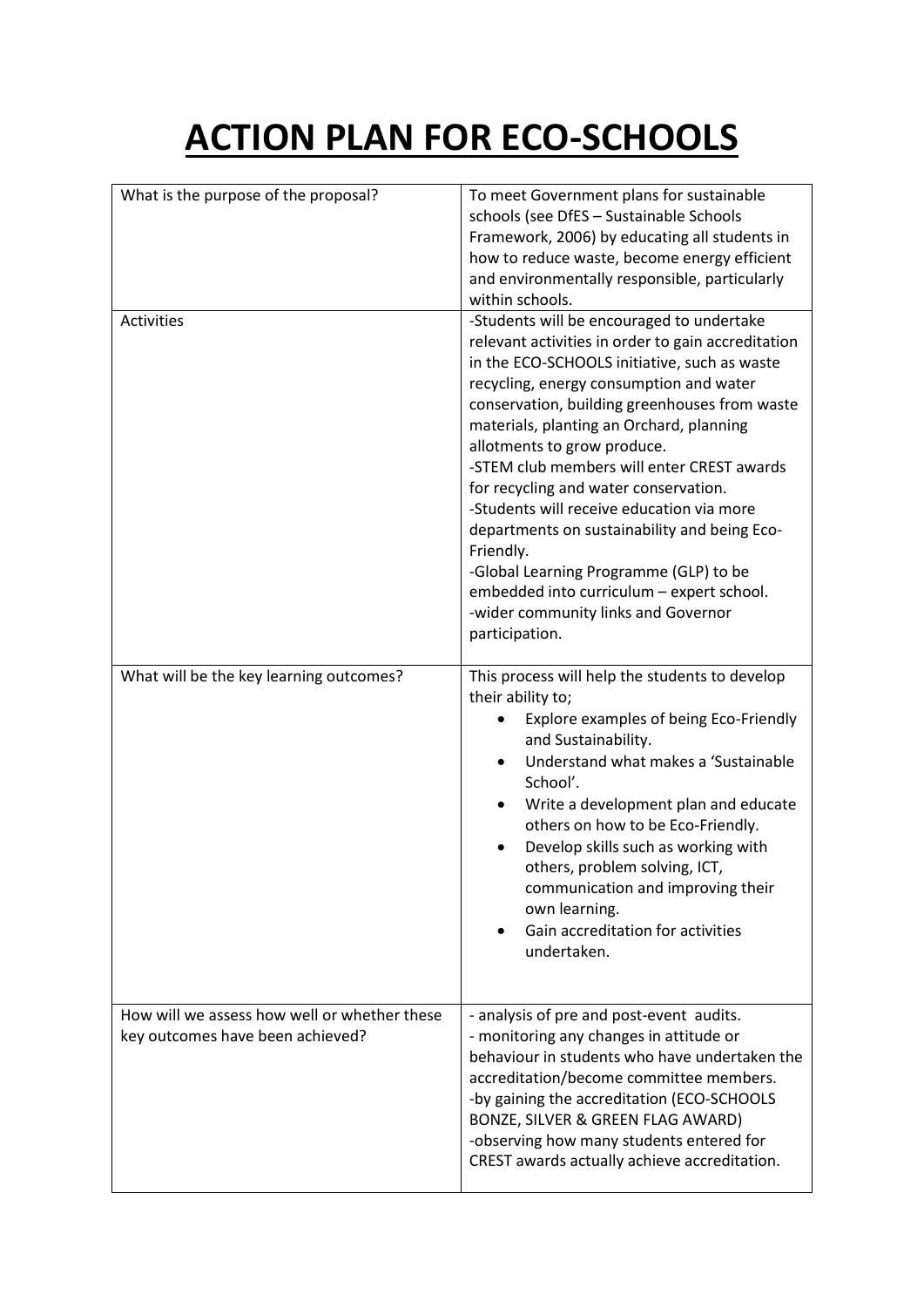| How will it be explained/justified to colleagues?<br><b>Real or Simulation?</b><br>For whom? | - remind colleagues that the Government plans<br>for all schools to be sustainable by 2020 and<br>that gaining accreditation as an Eco-School<br>should encourage pupils to take it more<br>seriously.<br>- explain that it may help develop pupils' skills<br>and encourage them to take certain subjects<br>more seriously.<br>Real<br>-Year 8 G+T students (STEM Club) - educating<br>others on how to recycle more effectively, and<br>undertaking CREST award.<br>-Whole of Year 9 (via Science + Engineering<br>Week activities).<br>-Whole school to be involved in collection /                                                                                                                                                                                                                                                                                                                                                                                                                                                                                                                                                   |
|----------------------------------------------------------------------------------------------|-------------------------------------------------------------------------------------------------------------------------------------------------------------------------------------------------------------------------------------------------------------------------------------------------------------------------------------------------------------------------------------------------------------------------------------------------------------------------------------------------------------------------------------------------------------------------------------------------------------------------------------------------------------------------------------------------------------------------------------------------------------------------------------------------------------------------------------------------------------------------------------------------------------------------------------------------------------------------------------------------------------------------------------------------------------------------------------------------------------------------------------------|
|                                                                                              | recycling of plastic bottles. Also to be aware of                                                                                                                                                                                                                                                                                                                                                                                                                                                                                                                                                                                                                                                                                                                                                                                                                                                                                                                                                                                                                                                                                         |
|                                                                                              | and follow Eco-Code.                                                                                                                                                                                                                                                                                                                                                                                                                                                                                                                                                                                                                                                                                                                                                                                                                                                                                                                                                                                                                                                                                                                      |
|                                                                                              | -Eco-Committee members to raise awareness                                                                                                                                                                                                                                                                                                                                                                                                                                                                                                                                                                                                                                                                                                                                                                                                                                                                                                                                                                                                                                                                                                 |
| When?                                                                                        | of Eco-Schools Award<br>Beginning April 1st 2011                                                                                                                                                                                                                                                                                                                                                                                                                                                                                                                                                                                                                                                                                                                                                                                                                                                                                                                                                                                                                                                                                          |
|                                                                                              | Indefinite/rolling                                                                                                                                                                                                                                                                                                                                                                                                                                                                                                                                                                                                                                                                                                                                                                                                                                                                                                                                                                                                                                                                                                                        |
| How long for?<br>What exactly will take place?                                               | Yr 7 - vulnerable students invited to<br>help build and plant Orchard.<br>Yr 7 Grow Your Money project tailored<br>$\bullet$<br>towards being Eco-Friendly. (Funds<br>raised to pay for Green Flag<br>assessment).<br>Yr 8 - STEM students plan how to<br>$\bullet$<br>irrigate allotments (water conservation<br>CREST project) and educate students to<br>recycle effectively (recycling CREST<br>project). Also to lead campaign for ECO-<br>SCHOOLS project in educating other<br>students on how to make the school<br>more 'sustainable' - 'Switch-Off<br>Fortnight'/'Waste Week'<br>Yr 9 - whole year group to be involved<br>in 'Science + Engineering week'<br>activities - 2 x DT lessons, 3 x Science<br>lessons - to construct 'greenhouses'<br>using recycled plastic bottles, and other<br>cross curricula activities.<br>$Yr$ 9 – students to study the<br>٠<br>environment and how to be more<br>active eco-citizens in lessons, e.g.<br>Fairtrade Fortnight.<br>Yr10 ASDAN students / College students<br>to begin to build an allotment.<br>Whole school to help with projects +<br>understand the reasons behind doing |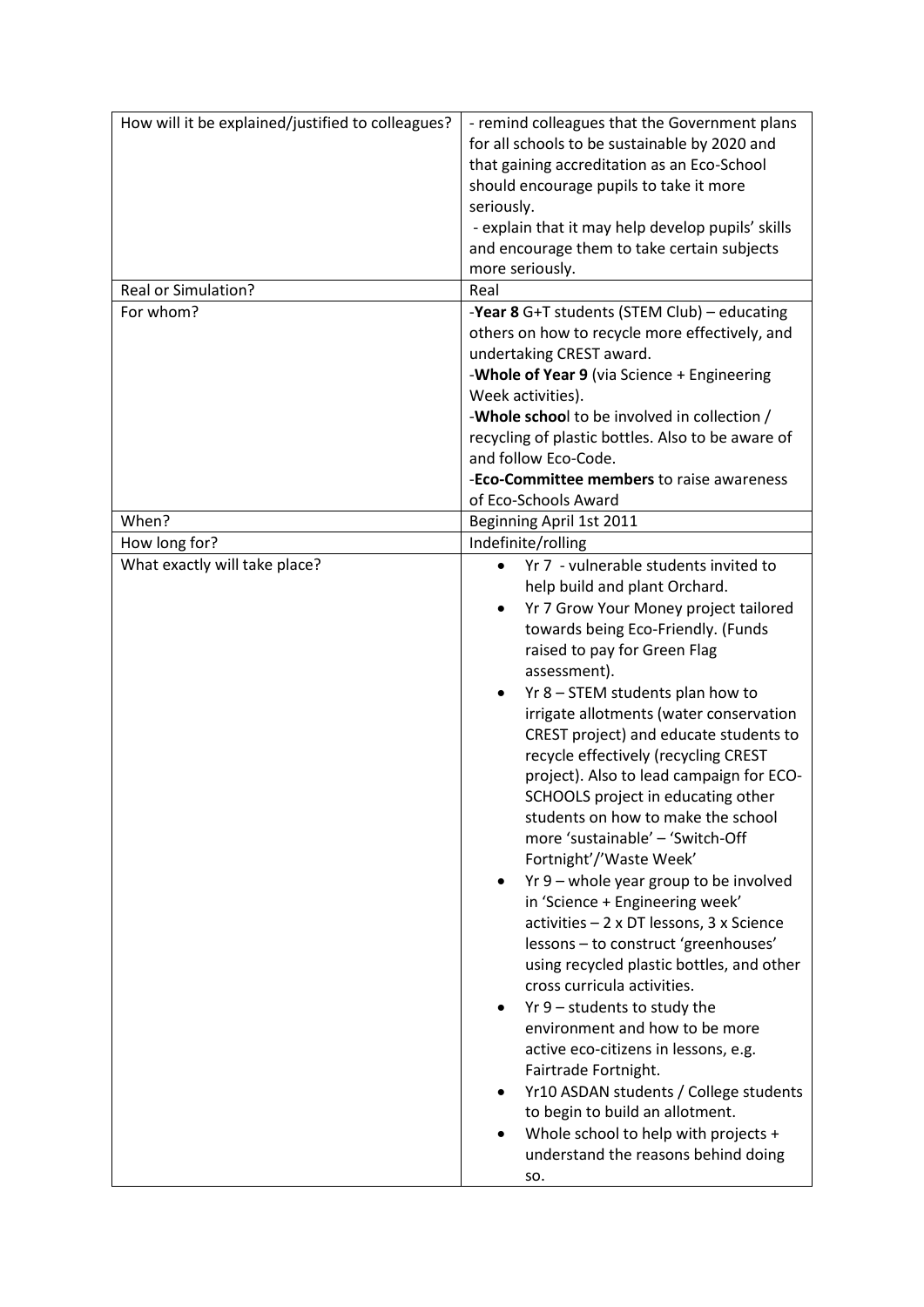|                                               | Liaising with primary schools to run an                                                    |
|-----------------------------------------------|--------------------------------------------------------------------------------------------|
|                                               | eco-event at CHS.                                                                          |
|                                               |                                                                                            |
| Who will be involved?                         | - Mrs Shaw (JSH), Mrs Stevens (AST), Mrs                                                   |
|                                               | Andrews (BAN), Dr Inglis (DIN), Mr Harrison                                                |
|                                               | (IHA)                                                                                      |
|                                               | -Invited advisors/governors (Mr Patel) from                                                |
|                                               | businesses + local community (Mr Moran?)                                                   |
| Who will do what?                             | JSH / BAN / DRO to invite and brief visitors                                               |
|                                               | (STEM ambassadors), ACTION TEAM members                                                    |
|                                               | to arrange industry visits, arrange staff, group                                           |
|                                               | students, lead sessions, prepare and analyse                                               |
|                                               | audit sheets, prepare resources/rooms, liaise                                              |
|                                               | with SMT, assess work, undertake training,                                                 |
|                                               | deliver syllabus, etc                                                                      |
| What resources/materials are needed?          | TBC - although there will be a cost per pupil                                              |
|                                               | entered for CREST awards (STEM funded).                                                    |
| What is the context?                          | Consolidating understanding about developing                                               |
|                                               | sustainability skills and abilities.                                                       |
| What outcomes might there be?                 | Students will be;                                                                          |
|                                               | able to think for themselves more.                                                         |
|                                               | take the onus of organising and                                                            |
|                                               | arranging their own work load.                                                             |
|                                               | be more energised and confident.                                                           |
|                                               | have a deeper understanding about                                                          |
|                                               | ways in which they can develop their                                                       |
|                                               | 'Eco-Friendly' skills.                                                                     |
| How will students know when they have         | -STEM club students present a portfolio of                                                 |
| completed?                                    | evidence of their activities including; evidence                                           |
|                                               | of 'challenges' completed, planning and review<br>documents, completed record of progress, |
|                                               | summary of achievement identifying skills                                                  |
|                                               | development.                                                                               |
|                                               | -achievement of Green Flag Award                                                           |
| How will students know whether they have      | -achievement of CREST awards (STEM club                                                    |
| been successful?                              | students).                                                                                 |
|                                               | -construction of 'greenhouses', implementation                                             |
|                                               | of new 'recycling project', planting of Orchard                                            |
|                                               | and/or allotments, 'energy' projects completed.                                            |
|                                               | -achievement of Green Flag Award                                                           |
| How will students evaluate their performance? | Achieving standalone certificates of                                                       |
|                                               | achievement as well as progression into                                                    |
|                                               | nationally recognised awards and qualifications.                                           |
| How will it be debriefed?                     | -end of activity debriefings/plenary                                                       |
|                                               | -end of event debriefing                                                                   |
|                                               | -post-event tutorials                                                                      |
| How will evidence be collected?               | -portfolios of evidence                                                                    |
|                                               | -pre and post-event audit sheets                                                           |
|                                               | -review sheets                                                                             |